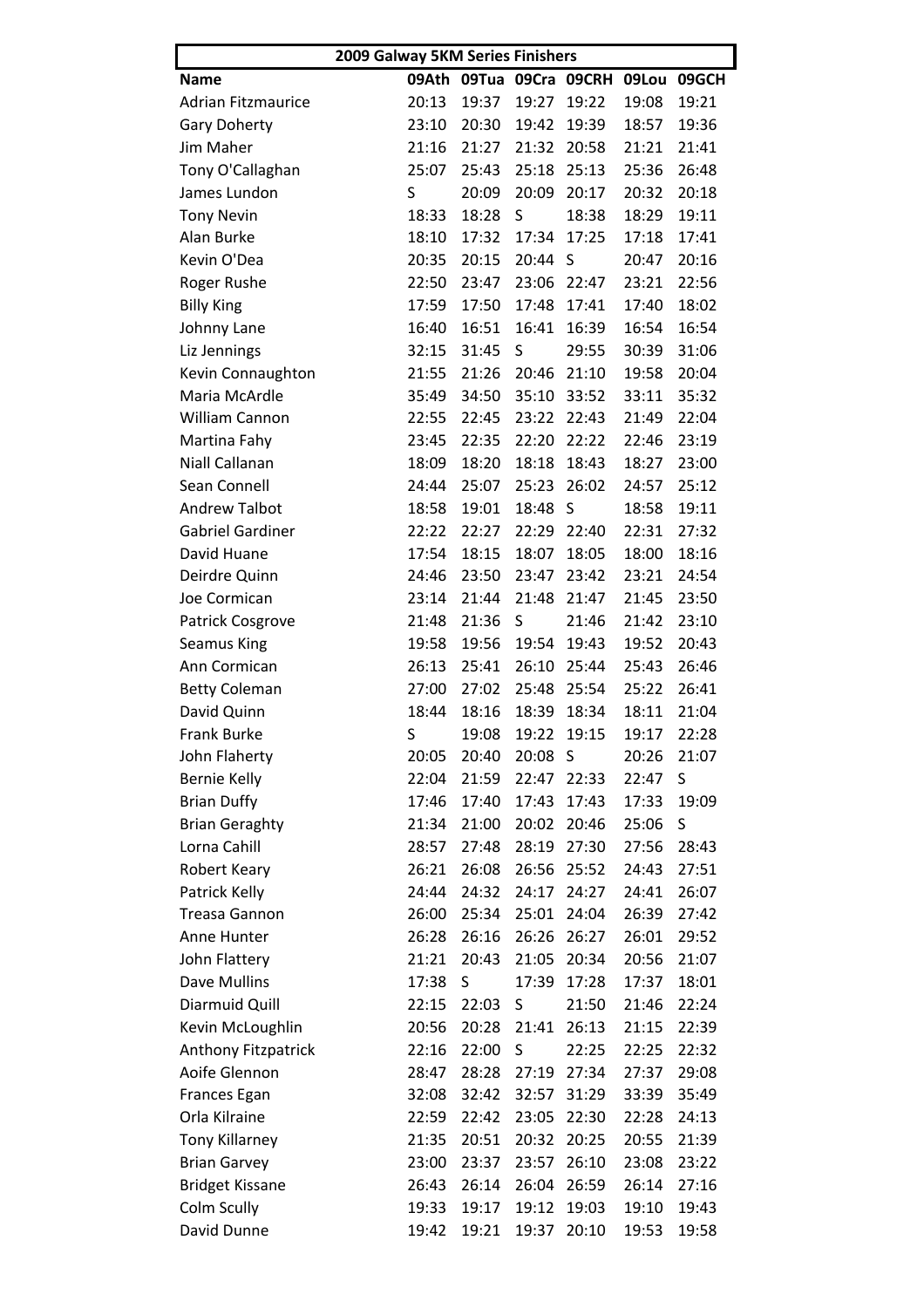| Kathleen Waters                  | 23:26 | 23:27 | 23:19 | 23:17 | 23:02 | 24:31 |
|----------------------------------|-------|-------|-------|-------|-------|-------|
| Mark Campbell                    | 21:45 | 22:06 | 22:27 | 21:45 | 21:32 | 22:05 |
| <b>Michael Collins</b>           | 29:12 | 28:03 | 28:37 | 27:25 | 26:34 | 26:40 |
| Mickey Kelly                     | 28:57 | 28:12 | 28:20 | 28:28 | 28:27 | 28:57 |
| <b>Thomas Porter</b>             | 19:31 | 19:09 | 19:24 | 19:36 | 19:20 | 19:51 |
| <b>Breege McGath</b>             | 23:25 | 22:50 | 23:21 | 22:43 | 22:49 | 23:12 |
| Colin McIlrath                   | 24:23 | 24:25 | 24:38 | 24:13 | 23:56 | 25:03 |
| Monenna Fitzgerald               | 28:30 | 26:05 | 26:37 | 26:33 | S     | 27:43 |
| Olivia Deely                     | 26:22 | 26:42 | 26:57 | 26:55 | 26:24 | 27:50 |
| Paolo Corrado                    | 22:16 | 22:43 | 22:42 | 22:23 | 23:01 | 22:25 |
| Seamus Coyne                     | 20:20 | 21:42 | 20:00 | 20:09 | 20:31 | S     |
| <b>Brendan Raftery</b>           | 25:40 | 24:40 | 24:27 | 24:22 | 23:30 | 24:20 |
| Johnny Nevin                     | 21:57 | 21:57 | S     | 22:17 | 22:17 | 23:21 |
| Gerry Synott                     | 21:36 | 21:36 | 21:43 | 21:46 | 21:36 | 22:47 |
| Lorna Gilmartin                  | 26:20 | 25:50 | 26:49 | 25:37 | 26:15 | 26:57 |
| Miriam McCartin                  | 27:54 | 27:37 | 28:09 | 28:39 | S     | 28:55 |
| Padraig Farragher                | 32:24 | 30:09 | 31:55 | 30:51 | 32:17 | 36:13 |
| Seamus Walsh                     | 19:40 | S     | 19:49 | 19:45 | 19:39 | 21:15 |
| Ann Moran                        | 21:44 | 21:41 | 21:55 | 21:49 | 21:23 | 22:08 |
| lan Egan                         | 16:45 | 16:37 | 17:07 | 16:43 | 17:04 | S     |
| Sheila Cannon                    | 24:16 | S     | 23:27 | 23:23 | 23:29 | 24:02 |
| Edel Ryan                        | 25:58 | 25:25 | 26:20 | 25:31 | 25:56 | 27:50 |
| <b>Gerry Carty</b>               | 17:50 | 17:58 | 18:01 | 17:50 | 18:10 | S     |
| Ivor Geoghegan                   | 24:04 | 22:26 | 23:07 | 22:27 | 22:15 | 22:00 |
| Liz Keyes                        | 32:14 | 31:40 | 31:12 | 30:58 | 32:16 | 31:59 |
| Sharon Gilligan                  | 21:43 | 21:30 | 21:30 | 21:23 | 21:32 | 21:34 |
| Daniel Kielty                    | 27:28 | 26:20 | 26:51 | 26:34 | 25:10 | 27:07 |
| John Sheehan                     | 22:02 | 21:58 | 21:52 | S     | 22:10 | 22:02 |
| Marie King                       | 24:03 | 23:40 | 23:35 | 23:32 | 24:05 | 26:12 |
| Norma O'Rourke                   | 33:09 | 22:57 | 32:46 | 32:34 | 32:24 | 34:51 |
| Paul Keane                       | 19:26 | 19:22 | 18:57 | 18:38 | 18:12 | 18:36 |
| Marc Connaughton                 | 26:31 | 24:07 | 23:43 | 24:30 | 23:48 | 25:07 |
| Noel Burke                       | 17:55 | 18:19 | 18:24 | 18:14 | 18:43 | 18:52 |
| Jane Campbell                    | 20:36 | 20:21 | 20:20 | 20:24 | 20:54 | S     |
| John Devlin                      | 18:12 | 18:07 | 18:19 | 18:27 | 18:14 | S     |
| John Rushe                       | 22:07 | 21:15 | 20:42 | S     | 20:24 | 21:06 |
| Mary Loughnane                   | 27:58 | 29:23 | 29:52 | 27:13 | 29:00 | 30:15 |
| <b>Tom Connelly</b>              | 18:55 | 18:52 | 19:06 | 18:46 | 19:12 | 20:40 |
| <b>Aisling Murray</b>            | 34:36 | 31:50 | 31:47 | 29:37 | 30:13 | 33:56 |
| Ann Lyons                        | 27:19 | 25:30 | 25:08 | 24:49 | 25:18 | 26:21 |
| <b>Cathal McLaughlin</b>         | 25:27 | 24:37 | 24:39 | 23:41 | 23:50 | 26:04 |
| Helen Noonan                     | 27:40 | 27:15 | 27:13 | 27:17 | 23:15 | 28:38 |
| Jennifer Doyle                   | 28:18 | 30:07 | 28:29 | 27:26 | 26:48 | 27:33 |
| John Conaghan                    | 24:57 | 24:06 | 24:36 | 24:42 | 23:45 | 25:30 |
| John Mannion                     | 25:03 | 24:50 | 24:54 | 24:48 | 25:23 | 25:16 |
|                                  | 23:32 | 22:37 | 22:53 | 22:38 | 24:14 | S     |
| Joseph O'Neill                   |       |       |       |       |       |       |
| Michelle Egan<br>Rachael O'Brien | 27:37 | 28:47 | 27:57 | 27:02 | 26:16 | 27:33 |
|                                  | 27:34 | 27:07 | 24:20 | 24:29 | 23:55 | 27:34 |
| <b>Sinead Goaley</b>             | 24:50 | 24:17 | 24:31 | 23:46 | 24:00 | 25:35 |
| Wally Walsh                      | 19:24 | 19:12 | 19:08 | 19:11 | 19:18 | 19:40 |
| Antoinette Geoghegan             | 30:53 | 29:01 | 28:54 | 28:47 | 30:02 | 30:26 |
| <b>Caoilfionn Moorhead</b>       | 29:23 | 27:33 | 28:00 | 27:27 | 27:10 | 29:42 |
| <b>Cian McGuinness</b>           | 20:52 | 20:22 | 20:10 | 19:52 | 20:09 | 20:07 |
| Dan O'Rourke                     | 17:48 | S     | 17:59 | 17:32 | 17:40 | 17:44 |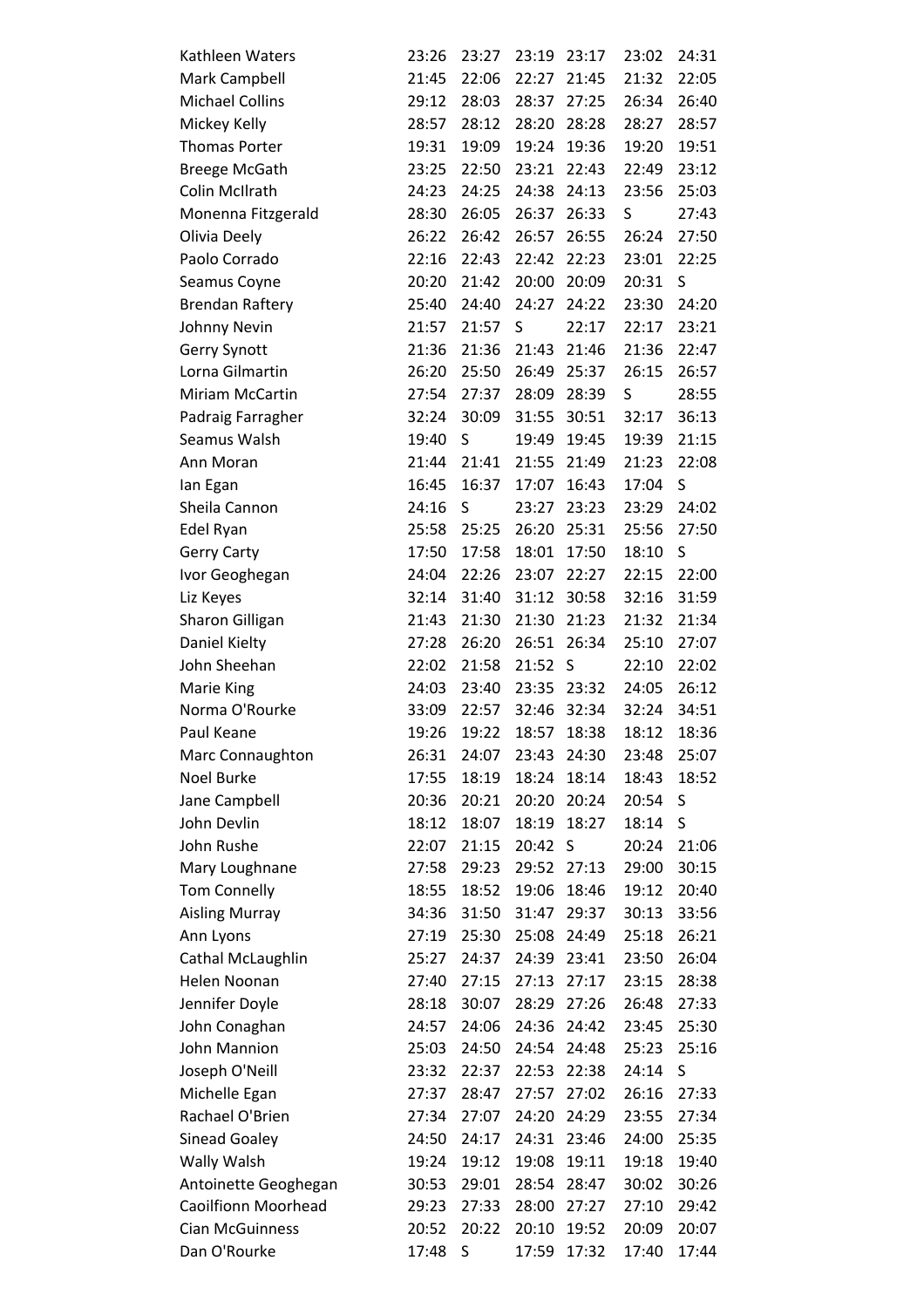| Eillish O'Callaghan     | 30:43 | 31:04 | 29:54 | 29:08 | 30:52 | 30:42 |
|-------------------------|-------|-------|-------|-------|-------|-------|
| Neil Goodwin            | 24:39 | 23:53 | 24:21 | 24:24 | 23:28 | 24:47 |
| Rita Donelan            | 32:55 | 31:56 | 31:55 | 33:17 | 32:47 | 34:18 |
| Seb Locteau             | S     | 31:52 | 31:48 | 29:37 | 30:16 | 33:57 |
| Siobhan Cunningham      | 23:04 | 22:58 | 23:17 | 22:45 | 23:12 | S     |
| Brenda Gaughan          | 26:14 | 26:40 | 26:08 | 26:33 | 25:35 | 26:52 |
| Catherine Quinn         | 31:19 | 30:36 | 31:23 | 31:16 | 31:11 | 31:44 |
| Fergal Egan             | 19:34 | 19:25 | 19:29 | 19:26 | 20:34 | 20:00 |
| <b>Frank Greene</b>     | 30:30 | 32:03 | 28:30 | 29:11 | 29:41 | 29:16 |
| <b>Valerie Slattery</b> | 27:56 | 28:03 | 27:48 | 27:13 | 27:31 | 29:03 |
| Angela Lydon            | 26:46 | 26:45 | 26:17 | 25:59 | 26:59 | 28:59 |
| Lilly Muldoon           | 29:25 | 29:43 | 29:45 | 29:45 | 28:42 | 31:48 |
| Nora Regan              | 31:48 | 29:35 | 30:02 | 29:05 | 30:34 | 32:14 |
| Sarah Fogarty           | 32:38 | 30:37 | 30:41 | 29:13 | 31:06 | 30:48 |
| <b>Brian Kelly</b>      | 24:00 | 23:30 | 24:33 | 23:10 | 23:57 | 24:20 |
| Eithne Waldron          | 26:25 | 26:17 | 26:54 | 26:29 | 29:40 | 29:32 |
| <b>Grace Mannion</b>    | 27:28 | 27:39 | 28:49 | 26:45 | 27:24 | 28:18 |
| Louise Geraghty         | 27:19 | 26:33 | 27:06 | 26:16 | 28:50 | S     |
| Patrick Holohan         | 17:23 | 17:26 | 17:20 | 17:46 | 17:14 | 17:39 |
| Ange Welsh              | 29:02 | 28:17 | 28:06 | 27:46 | 28:14 | 29:43 |
| Brid O'Sullivan         | 29:30 | 29:19 | 30:37 | 33:14 | 30:31 | 30:13 |
| Caroline Doorly         | 29:19 | 27:59 | 28:41 | 27:50 | 27:15 | 28:22 |
| Deirdre Carley          | 27:01 | 24:42 | 26:15 | 25:18 | 25:27 | 26:08 |
| <b>Emer Kyne</b>        | 25:59 | 24:59 | 24:28 | 24:20 | 24:32 | 25:35 |
| Grace Smyth             | 29:08 | 27:12 | 27:36 | 26:49 | 26:52 | 28:21 |
| Grainne Ni Chonchuir    | 32:50 | 31:43 | 30:39 | 31:12 | 31:31 | 31:08 |
| Helen Ryan              | 27:56 | 27:53 | 27:31 | 27:09 | 26:55 | 28:13 |
| Jennifer O'Reilly       | 35:22 | 34:19 | 35:38 | 33:59 | 34:59 | 37:23 |
| Joe Greene              | 23:30 | 22:23 | 23:29 | 24:44 | 21:33 | 23:04 |
| Kevin Coughlan          | 21:30 | 21:56 | 22:41 | 22:00 | 21:37 | 23:36 |
| Linda Murphy            | 32:41 | 30:12 | 29:24 | 25:38 | 32:20 | 30:49 |
| Maeve Egan              | 26:59 | 25:24 | 25:50 | 26:22 | 25:00 | 27:06 |
| Maria Allen             | 30:03 | 28:33 | 28:14 | 28:14 | 28:05 | 29:06 |
| Michelle Power          | 25:23 | 23:42 | 24:41 | 23:33 | 23:23 | 24:24 |
| Noreena Murray          | 31:52 | 29:54 | 29:55 | 29:39 | 30:41 | 30:46 |
| Patricia Connaughton    | 25:36 | 24:49 | 24:31 | 24:14 | 24:33 | 25:18 |
| Pearce Hunter           | 26:21 | 26:12 | 25:29 | 26:20 | 25:12 | 28:51 |
| Rosaleen Moylan         | 26:47 | 26:40 | 26:19 | 25:57 | 27:01 | 27:51 |
| Suzanne Colleran        | 24:38 | 24:30 | 24:00 | 24:10 | 23:42 | 24:22 |
| <b>Tom Niland</b>       | 18:23 | 18:05 | 18:02 | 17:49 | 18:24 | 18:46 |
| Martin Keane            | 25:07 | 25:10 | 24:42 | 24:44 |       | 25:57 |
| Joseph Clancy           | 20:57 | 21:13 | 20:39 | 20:55 |       | 29:22 |
| Maeve Noone             | 23:17 |       | 23:03 | 22:45 | 23:04 | 28:52 |
| Michael Glynn           | 28:37 | 28:27 | 28:31 | 28:00 |       | 28:41 |
| Cormac O'Connor         | 22:58 | 21:28 | 21:48 | 21:26 | 21:38 |       |
| Anne-Marie Walsh        | 24:37 | 24:38 | 24:52 | 24:39 | 24:06 |       |
| Brendan Monaghan        | 19:53 | S     | 19:51 |       | 19:50 | 20:23 |
| Regina Casey            | 18:32 | 18:35 | 18:33 |       | 18:35 | 19:28 |
| Noreen Cooley           | 25:15 | 25:23 | 25:20 | 25:12 | 25:37 |       |
| Clodagh Lennon          | 25:23 | 24:23 | 24:11 | 23:52 |       | 24:24 |
| Pauline Burke           | 25:54 | 25:05 |       | 25:58 | 25:32 | 25:53 |
| John Mongan             | 23:38 |       | 23:40 | 22:40 | 23:18 | 24:41 |
| Marie Reilly            | 24:07 |       | 24:02 | 23:27 | 23:43 | 23:41 |
| Paul Stephens           | 22:29 | 22:33 | 21:50 | 21:48 |       | 23:12 |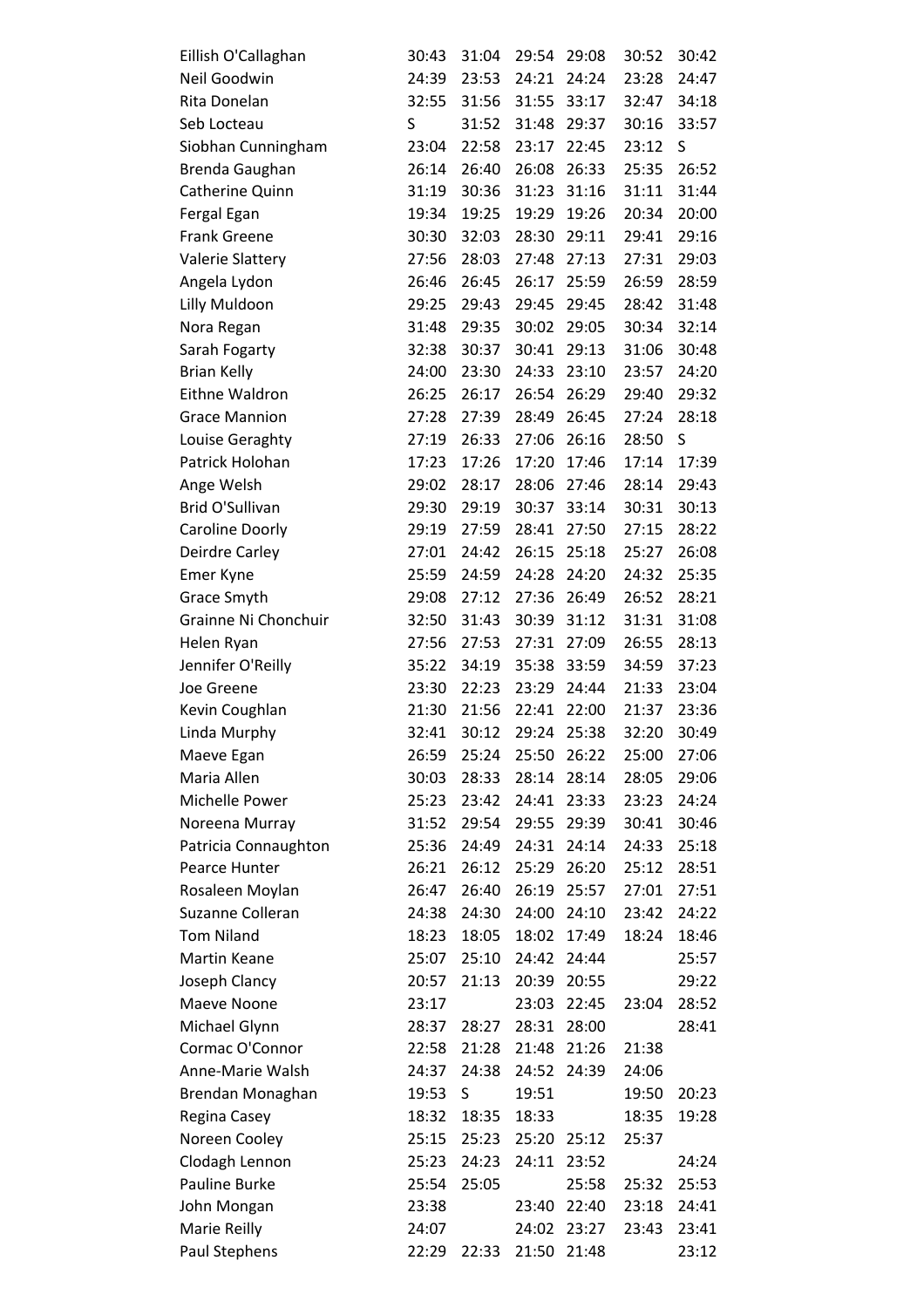| <b>Tommy Morrissey</b>     | 22:00 |       | 22:37 | 21:17       | 21:27 | 21:32 |
|----------------------------|-------|-------|-------|-------------|-------|-------|
| Andrea Ridge               | 27:32 | S     | 27:18 | 27:30       |       | 29:13 |
| Eugene Hoade               |       | 22:44 | 22:58 | 21:47       | 22:34 | 23:30 |
| Patrick Murphy             | 21:39 | 21:29 | 21:43 | S           | 21:51 |       |
| John King                  | 20:07 | 20:12 | 19:53 | 20:50       | 19:59 |       |
| Maeve Joyce                | 29:50 |       | 29:37 | 29:07       | 29:06 | 30:12 |
| <b>Enda Munnelly</b>       | 22:00 |       | 22:15 | 21:59       | 22:12 | 23:04 |
| <b>Frank Noone</b>         | 25:15 | 25:55 | 25:36 | 25:15       |       | 28:53 |
| <b>Grainne Breen</b>       |       | 24:05 | 24:34 | 23:43       | 23:43 | 24:05 |
| Josephine Gardiner         | 21:47 | 21:52 | 22:18 | 21:30       |       | 21:11 |
| Lyall Guiney               | 19:06 | 19:41 |       | 27:00       | 26:12 | 22:31 |
| Martin Kearney             |       | 21:22 | 21:10 | 20:40       | 20:05 | 20:50 |
| Michael Mahon              | 22:46 |       | 21:59 | 21:42       | 21:46 | 21:51 |
| Niamh Tierney              | 25:03 | 24:37 | 24:23 |             | 26:08 | 27:23 |
| Rena Deely                 | 24:05 | 23:26 | 24:18 | 23:45       | 23:22 |       |
| Declan Duggan              |       | 24:19 | 23:59 | 23:22       | 23:26 | S     |
| Kathleen Hogan             | 38:00 | S     | 40:58 | 39:15       |       | 39:59 |
| <b>Mark Davis</b>          | 17:16 | 16:21 | S     |             | 16:47 | 17:09 |
| <b>Maurice Prendergast</b> | 20:03 | 19:16 | 19:23 |             | 19:06 | 19:17 |
| Annette Burke              | 25:56 | 25:28 | 24:41 | 25:41       |       | 26:44 |
| Valerie Glavin             | 22:31 |       | 24:40 | 21:52       | 22:46 | 22:43 |
| Anne Higgins               | 34:38 | 24:31 | 24:50 | 26:50       | 23:42 |       |
| Michelle Tooher            | 25:37 | 25:31 | 25:32 | 24:54       | 25:07 |       |
| Noel Murray                | 22:04 |       | 22:06 | 21:49       | 21:42 | 22:03 |
| Colm Brady                 | 33:11 | 33:01 | 33:41 | 34:12       | 33:17 |       |
| <b>Mick Rice</b>           | S     | S     | 18:17 | S           | 17:49 |       |
| Assumpta Feeney            | 26:27 | 26:15 | 27:17 | 25:49       | 25:37 |       |
| Caroline Clancy            | 19:05 | 18:55 | 18:49 | 18:50       | 18:49 |       |
| Caroline Ryan              | 25:34 | 24:49 | 25:02 | 24:30       | 24:38 |       |
| Debbie Flynn               | 25:06 |       | 26:03 | 25:35       | 24:50 | 26:03 |
| Maire Kelly                | 29:07 | 29:00 | 29:25 | 29:06       | 29:26 |       |
| Maire-Treasa Beatty        | S     | 22:40 | 22:59 | -S          | 23:19 |       |
| Mary McCann                | 29:15 | 29:16 | 29:56 | 29:24       | 29:44 |       |
| <b>Tony Daley</b>          | 22:41 |       | 22:45 | 22:29       | 25:25 | 25:54 |
| <b>Brian Bruton</b>        | 17:27 | 18:10 | 18:14 | 17:47       | 17:53 |       |
| <b>Brian Flannery</b>      |       | 24:58 | 25:09 | 25:02       | 24:32 | 26:31 |
| Joe Scanlan                | 21:22 | 20:27 | 20:03 | 19:45       |       | 20:15 |
| Maria Long                 | 26:24 | 24:03 | 24:15 | 24:38       |       | 25:28 |
| Maria Murphy               | 23:19 |       | 24:22 | 24:05       | 23:49 | 25:21 |
| Nicola Deacy               | 22:12 | 22:17 | 22:09 | 21:43       |       | S     |
| Patricia Monaghan          | 38:32 | S     | 37:22 |             | 40:02 | 40:16 |
| Peter O'Sullivan           | 18:32 | 18:08 | 18:11 |             | 18:05 | 18:10 |
| Don Deacy                  | 21:53 | 22:17 |       | 22:08 21:39 |       | S     |
| Julian Conneely            | 20:12 |       | 20:17 | 20:20       | 20:26 | 21:24 |
| Keith Devane               | 26:12 | 26:30 | S     | 26:44       | 26:09 |       |
| Niall Grenham              | 22:50 | 22:38 | 22:14 | 21:48       | 20:18 |       |
| Owen Murphy                | 18:02 | 18:00 | 17:54 | 17:58       | 18:09 |       |
| Padraic Moran              | 24:34 | 24:35 |       | 25:25       | 25:58 | 25:25 |
| Paul Giblin                | 19:27 |       | 19:09 | 18:58       | 18:53 | 19:10 |
| Zara Archibald             | 28:27 | 28:02 | 28:59 | 27:58       | 28:12 |       |
| Fiona Lane                 | 33:09 | 33:05 | 33:43 | 33:25       | 33:24 |       |
| John Hingston              | 22:11 | 22:18 | 21:49 | 21:37       |       | 22:06 |
| Niall Egan                 | 21:53 |       | 21:16 | 21:19       | 21:28 | 23:11 |
| Niamh Broderick            | 22:49 | 27:36 | 23:06 | 28:42       |       | 33:15 |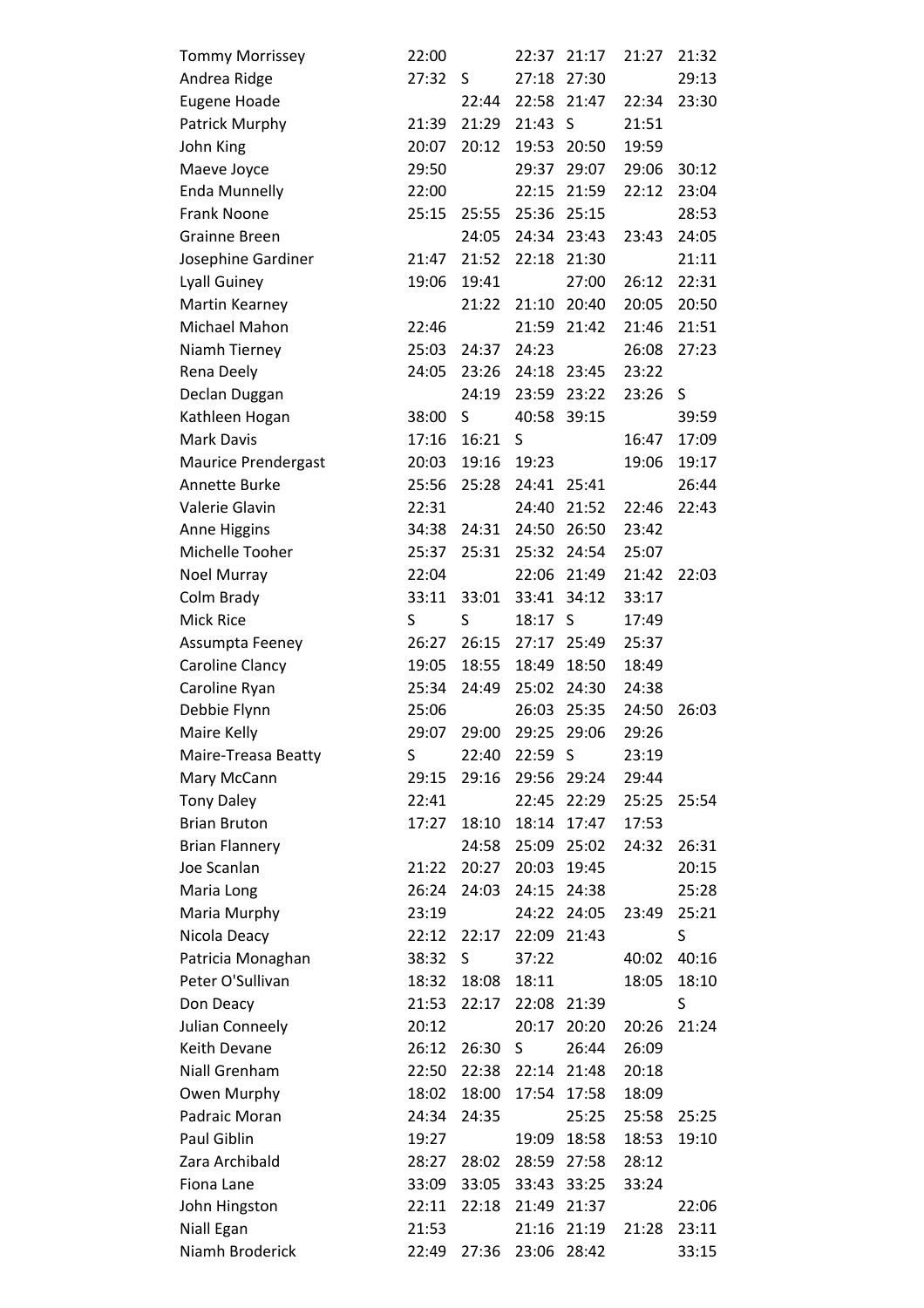| Oonagh Walsh         | 23:39 | 23:05 | 23:09 | 22:50 |       | 25:45 |
|----------------------|-------|-------|-------|-------|-------|-------|
| Orla Tierney         |       | 33:22 | 34:04 | 32:39 | 31:35 | 34:10 |
| Damien Melville      | 25:03 | 23:17 | 23:13 |       | 23:07 | 23:33 |
| Derek Murray         | 19:41 | 18:53 | 19:01 | 18:38 |       | 18:50 |
| <b>Brian Heavey</b>  | 18:36 | 18:42 | 18:39 | 18:45 | 19:04 |       |
| Jim Daly             | 19:50 | S     | 19:45 | 19:46 | 20:07 |       |
| Maire Doyle          | 29:13 |       | 29:31 | 29:11 | 29:08 | 30:03 |
| Margaret Parkinson   | 26:53 | 27:46 | 26:43 | 26:14 |       | 27:29 |
| Mary Burke           | 34:40 | 34:25 | 31:18 |       | 33:16 | 35:08 |
| <b>Sally Mannion</b> |       | 29:04 | 29:23 | 28:05 | 28:40 | 31:14 |
| Seamus Sweeney       | 24:59 |       | 24:37 | 24:46 | 24:53 | 25:41 |
| <b>Bob Reilly</b>    | 23:11 |       | 24:48 | 23:01 | 23:14 | 23:32 |
| Caoilinn O'Rourke    | 25:30 |       | 24:59 | 23:51 | 23:14 | 24:16 |
| Cathal Feeney        | 31:07 | 31:30 | 31:46 | 30:35 | 29:45 |       |
| Christy O'Malley     |       | 21:48 | 21:57 | 21:52 | 21:51 | 22:12 |
| Deirdre Hassett      | 21:30 |       | 20:47 | 22:22 | 27:43 | 21:17 |
| Denise Connaughton   | 31:09 |       | 30:52 | 29:44 | 28:57 | 28:43 |
| Gina Concannon       | 22:46 | 22:39 | 22:41 | 22:24 |       | 22:49 |
| Marguerite Lynch     | 29:54 | 30:10 | 30:03 |       | 30:13 | 32:15 |
| <b>Matthew Moran</b> | 21:04 |       | 21:37 | 21:14 | 20:49 | 20:41 |
| Pat Reidy            | 21:46 | 21:30 | 21:47 | 21:20 |       | 21:40 |
| Patricia Walsh       | 37:24 | 36:14 | 36:16 | 35:18 |       | 36:05 |
| Ruan La Cock         | 25:55 |       | 26:52 | 25:35 | 25:51 | 26:07 |
| Suzanne Brennan      | 27:36 | 26:06 | 26:06 | 26:30 | 26:44 |       |
| Adrian Kelly         | 24:35 |       | 24:15 | 24:08 | 23:38 | 23:35 |
| Aoife Barrett        | 32:30 |       | 31:13 | 31:26 | 30:33 | 31:57 |
| Aoife Seoighe        | 33:54 | 31:37 |       | 32:41 | 31:49 | 33:20 |
| <b>Brid Moran</b>    | 24:40 |       | 24:21 | 23:46 | 24:16 | 25:36 |
| David Kirrane        | 23:28 | 22:49 | 24:01 | 23:02 |       | 24:11 |
| Donal Nelson         | 20:27 | 19:47 | 21:24 | 19:31 |       | 19:30 |
| <b>Eamonn Rogers</b> |       | 27:40 | 25:14 | 25:51 | 34:17 | 36:13 |
| Fionnuala Fahy       | 36:27 | 34:31 |       | 35:06 | 34:27 | 36:01 |
| Joanne Murray        | 29:04 | 30:11 | 29:33 | 36:46 | 30:12 |       |
| Joe Callanan         | 22:22 | 21:54 | 21:58 | 22:06 | 21:53 |       |
| John Flannery        | 19:17 |       | 19:39 | 19:18 | 19:11 | 20:47 |
| Martha Stundon       | 27:58 | 26:02 | 26:33 |       | 27:51 | 26:18 |
| <b>Mel Stanley</b>   | 31:58 | 31:51 | 30:04 | 30:26 | 30:12 |       |
| Michael Leen         | 23:35 |       | 23:01 | 22:09 | 21:54 | 22:01 |
| Orla Davis           | 25:31 | 24:56 | S     | 24:37 |       | 26:43 |
| <b>Tara Daly</b>     | 31:11 | 31:38 | 31:27 |       | 29:43 | 31:21 |
| Cepta Daley          | 26:16 |       | 26:47 | 26:32 | 27:04 | 27:46 |
| Sinead Daly          | 33:59 | 35:01 | 27:16 | 35:01 |       | 36:52 |
| Eoin Budds           | 25:57 | 24:55 | 25:22 | 25:14 |       | 27:27 |
| Eve Daly             |       | 23:24 | 23:18 | 22:12 | 22:19 | S     |
| John McInerney       | 24:16 | 24:28 | 23:24 | 22:25 |       | 23:22 |
| <b>Treasa Dooley</b> | 36:28 | 32:48 | 30:08 |       | 30:45 | 30:06 |
| Aengus McMahon       | 23:57 | 23:38 | 23:20 | 23:35 |       | 26:13 |
| Aoife Tuohy          | 26:43 | 25:28 | 25:59 | 25:22 | 25:24 |       |
| Paul Keane (Athenry) | 24:13 | 24:12 | 31:43 | 30:36 | 23:35 |       |
| <b>Tricia Hughes</b> | 23:47 | 24:26 | 22:58 | 22:49 |       | 23:44 |
| Gerry Ryan           |       | 15:43 | 15:34 | 15:19 | 15:29 | 15:48 |
| Lorraine Creavan     | 27:01 | 24:57 | 24:32 | 24:32 |       | 25:04 |
| Orla Prendergast     | 31:06 | 30:45 | 31:25 | 31:21 | 30:28 |       |
| Therese Waldron      | 28:29 | 28:26 | 28:34 | 28:56 | 25:46 |       |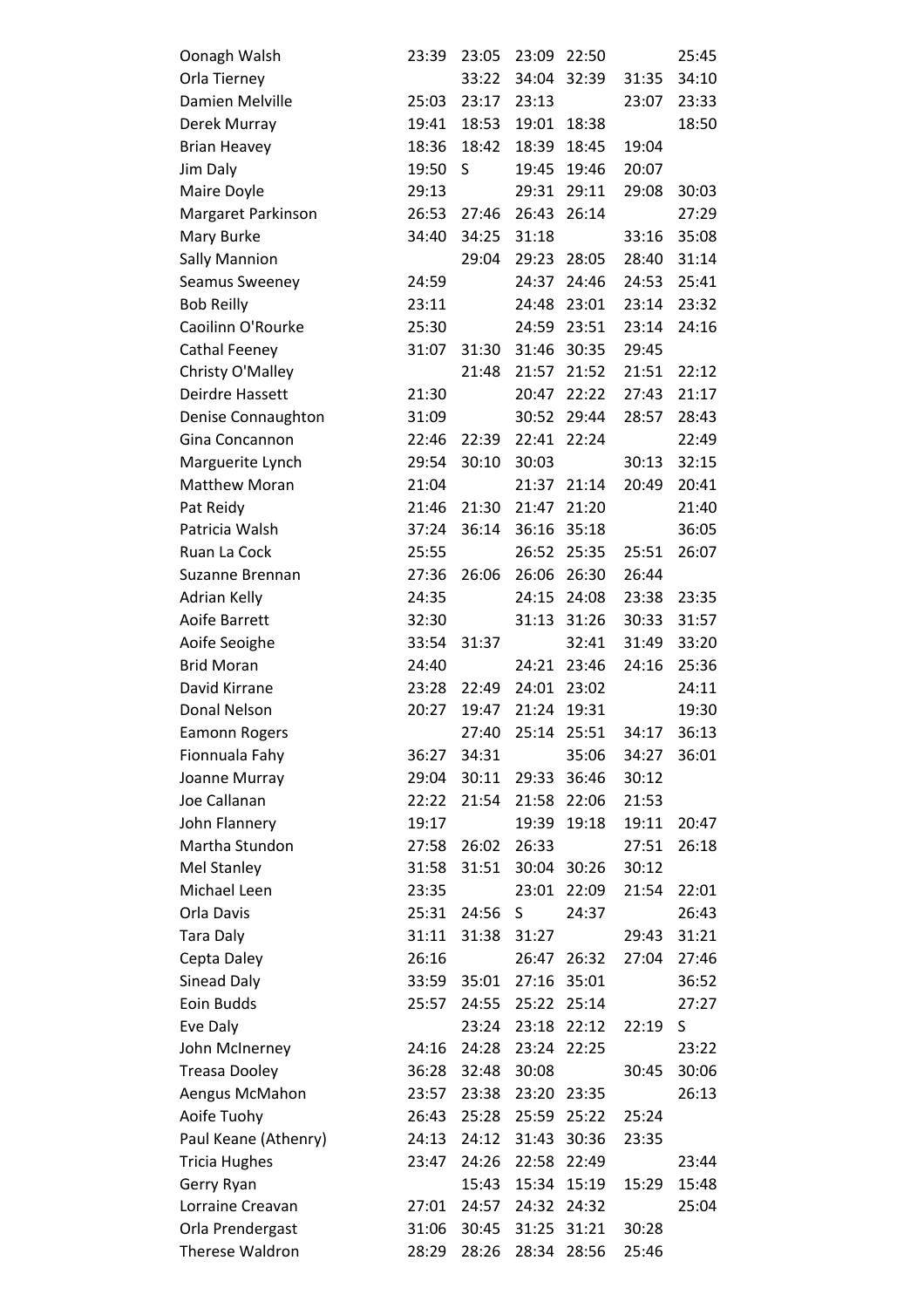| Anne Martyn             | 28:30 | 27:10 | 27:51 | 27:25       | 29:59 |       |
|-------------------------|-------|-------|-------|-------------|-------|-------|
| Anne-Marie Hynes        |       | 19:45 | 19:47 | 19:48       | 19:46 | 20:13 |
| <b>Audrey Dempsey</b>   | 26:58 |       | 26:01 | 26:26       | 27:03 | 27:08 |
| <b>Caroline Collins</b> | 35:06 | 33:23 | 33:51 | 33:57       | 34:23 |       |
| Caroline Smith          | 32:43 | 23:00 |       | 29:46       | 27:14 | 29:48 |
| Catherine O'Halloran    | 25:47 | 25:27 | 25:16 | 24:31       | 24:58 |       |
| Chris Murray            | 34:36 |       | 33:38 | 33:25       | 34:47 | 35:22 |
| Danni Barrett           | 26:46 | 25:29 | 25:34 | 25:02       |       | 27:13 |
| David Brennan           | 21:53 | 21:33 | 23:03 |             | 21:45 | 22:46 |
| Declan O'Reilly         | 24:14 | 22:56 | 23:28 |             | 22:41 | 23:40 |
| Denise Donlon           | 22:49 | 22:41 | 24:02 | 23:33       |       | 25:15 |
| Dominique Murphy        |       | 26:38 | 27:02 | 27:08       | 26:25 | 28:16 |
| Eoin Conghaile          | 23:44 | 23:49 | 23:10 | 22:29       | 22:25 |       |
| Helen van de Beek       | 29:38 | 29:20 | 29:55 |             | 30:37 | 31:37 |
| Julie O'Farrell         | 32:12 | 29:47 | 31:09 | 28:48       |       | 34:29 |
| <b>Kristin Riall</b>    | 24:22 | 24:22 | 24:58 | 24:34       |       | 26:59 |
| Leonie Gibbons          | 34:28 |       | 32:47 | 32:07       | 32:42 | 34:51 |
| Michelle Villaruel      |       | 23:03 | 23:32 | 22:40       | 22:28 | 23:42 |
| Niall MacLoughlin       | 21:09 | 20:50 | 21:18 |             | 21:25 | 21:27 |
| Nicola O'Ceallaigh      | 19:42 | 19:13 |       | 20:54       | 20:38 | 21:22 |
| Padraig McDonnell       | 24:32 | 24:00 | 24:22 | 23:40       | 24:09 |       |
| Paul McManus            | 19:43 | 19:48 | 20:16 | 19:37       |       | 20:09 |
| <b>Philip Flatley</b>   | 23:54 |       | 23:26 | 23:15       | 23:34 | 23:56 |
| <b>Robert Staunton</b>  |       | 16:29 | 16:28 | 16:32       | 16:29 | 16:30 |
| Roisin Burke            | 25:54 | 24:37 | 25:25 |             | 25:31 | 26:12 |
| Sarah Fitzgerald        | 35:19 | 32:56 | 31:44 | 32:32       | 30:43 |       |
| Sinead Ni Mhaille       |       | 31:31 | 31:37 | 30:35       | 30:35 | 32:03 |
| <b>Therese McNamee</b>  | 26:38 | 26:27 | 26:22 | 26:00       |       | 26:33 |
| Yvonne O'Brien          | 30:37 | 31:39 | 31:15 | 30:17       | 31:58 |       |
| Peadar Nugent           | 26:08 | 25:19 | 25:06 | 25:12       |       |       |
| <b>TJ Beatty</b>        | 20:32 | 20:26 | 20:35 |             |       | 22:44 |
| Siobhan Glynn           | 23:31 |       | 23:58 | 23:34       | 23:33 |       |
| Chris Burke             | 23:13 |       | 25:30 | 22:34       |       | 26:47 |
| Jane-Ann Healy          | 19:13 | 19:24 | 19:10 |             | 19:14 |       |
| Darragh McShane         |       |       | 18:20 | 18:12       | 18:06 | 18:23 |
| <b>Martin McEvilly</b>  | 18:53 | 18:12 |       | 19:21       |       | S     |
| Maria Hehir             | 24:48 | 25:49 |       | 25:05       | 25:21 |       |
| <b>Barry Phelan</b>     |       | 19:16 | 18:59 | 18:45       |       | 19:00 |
| Sean Ward               |       | 21:35 | 21:19 | 21:13       | 21:08 |       |
| Mark Breen              |       | 18:32 |       | 18:24       | 18:28 | 19:33 |
| Mark McDonagh           |       |       |       | 21:26 21:32 | 21:02 | 21:52 |
| Paddy Gilmore           | 33:41 | S     | 33:07 | 33:21       |       |       |
| <b>Eileen Molloy</b>    | 26:37 |       | 27:14 | 27:05       |       | 28:40 |
| Julie Gallagher         | 27:06 |       | S     | 26:49       | 29:20 |       |
| Noreen Armstrong        | 27:36 | 26:19 | 27:12 | 26:50       |       |       |
| Aidan Keane             |       |       | 30:55 | 25:34       | 25:44 | 26:24 |
| Michelle Murphy         |       |       | 24:41 | 24:23       | 23:44 | 25:06 |
| Paul Fallon             |       | 18:22 | 18:40 | 18:36       |       | S     |
| Derek Conerney          | 19:37 |       | 19:44 | 19:40       | 19:26 |       |
| Karen Guest             | 27:27 | 26:53 |       | 26:59       |       | 28:28 |
| Valerie O'Reilly        |       | 24:36 | 25:11 |             | 25:05 | 25:44 |
| Eleanor O'Boyle         | 30:59 |       | 31:17 | 30:09       | 29:05 |       |
| Kevin Burke             |       |       | 24:04 | 23:20       | 24:09 | 23:13 |
| Liam Egan               |       | 27:47 |       | 25:11       | 26:00 | 27:38 |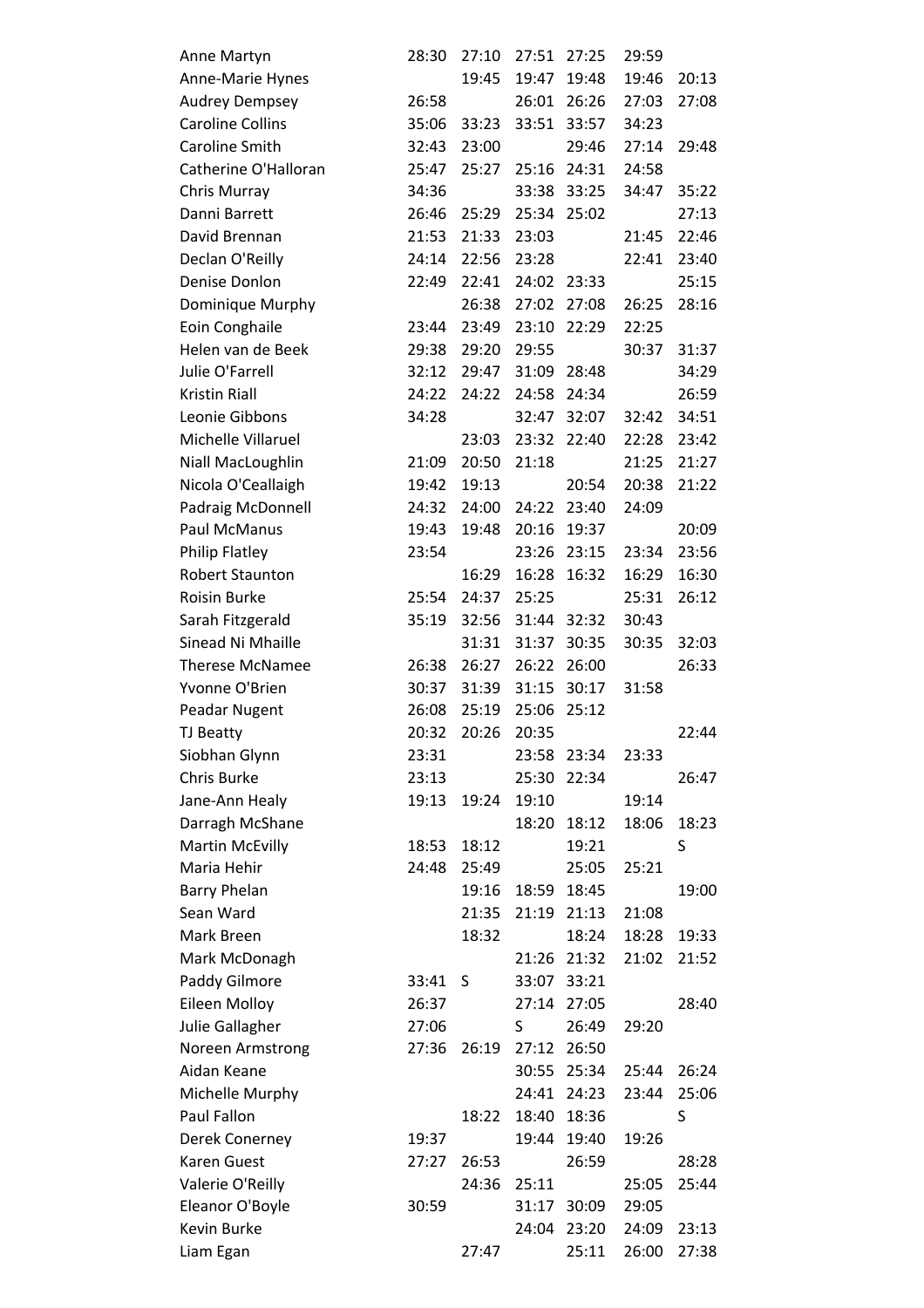| <b>Mary Higgins</b>    | 34:39 | 24:32 | 24:49 | 26:55       |       |       |
|------------------------|-------|-------|-------|-------------|-------|-------|
| Cora Grimes            | 24:13 | 22:08 |       | 32:25       |       | 27:00 |
| Darragh O'Brien        |       | 17:20 | 17:24 | 17:21       | 17:25 |       |
| <b>Elaine Walsh</b>    | 20:09 | 20:16 |       | 19:53       | 19:46 |       |
| Sinead Heneghan        | 30:04 | 29:56 | 29:53 | 29:22       |       |       |
| <b>Barry Beirne</b>    | 21:00 |       | 20:52 | 20:47       | 21:00 |       |
| Paddy O'Toole          | 17:51 | 18:21 | 18:27 |             | 18:11 |       |
| Sharon Walsh           |       | 23:45 |       | 23:27 24:17 |       | 24:24 |
| Sylvia Burke           | 30:59 | 29:17 | 29:43 |             | 28:49 |       |
| Ailbhe Duffy           | 28:05 |       | 26:24 |             | 25:12 | 26:28 |
| Michael Burke          | 19:10 | 18:36 | 18:29 |             |       | 19:19 |
| Ciara Fitzgerald       | 28:57 | 28:10 | 28:12 |             | 28:19 |       |
| Larry Kelly            |       | 18:29 | 18:01 | 17:48       | 18:04 |       |
| Muiriosa Holohan       | 23:02 |       |       | 23:24       | 23:48 | 24:21 |
| Paula Kelly            | 23:30 |       | 24:16 | 23:44       | 23:56 |       |
| Sean Walsh             |       |       | 24:01 | 23:19       | 23:06 | 23:31 |
| Caroline Heffernan     | 33:36 |       | 23:25 | 22:26       |       | 23:23 |
| <b>Conor Griffin</b>   | 20:32 |       | 20:58 |             | 20:45 | 23:02 |
| Jacintha Murphy        | 24:16 | 23:32 |       |             | 24:12 | 24:56 |
| Fergal Murray          | 19:51 |       | 19:43 | 19:56       |       | 20:35 |
| Ger Heskin             | 23:00 | 22:47 | 23:14 | 23:16       |       |       |
| Cathal Spellman        | 25:46 |       |       | 25:47 26:17 | 25:23 |       |
| David Porter           |       | 19:53 | 20:01 | 20:29       |       | 21:20 |
| Jane Reeves            | 23:57 | 23:42 | 24:25 |             |       | 25:10 |
| Veronica Gallagher     | 26:20 |       |       | 26:41       | 25:50 | S     |
| <b>Helen Delaney</b>   | 31:00 | 30:32 | 31:01 | 29:58       |       |       |
| <b>Stephen Maxwell</b> | 26:47 |       | 24:34 | 23:52       | 20:06 |       |
| Anna Shelton           | 23:45 |       | 23:30 | 23:39       | 23:24 |       |
| Ciara Walsh            | 31:05 | 30:28 | 29:57 | 30:04       |       |       |
| David Lambert          |       |       | 26:31 | 25:23       | 26:55 | 27:04 |
| Diarmuid Griffin       |       |       | 25:41 | 24:29       | 25:49 | 25:16 |
| <b>Emer Dervan</b>     | 28:29 |       | 28:03 | 27:29       | 27:05 |       |
| Fionnuala Gallagher    | 26:23 | 27:01 | 27:05 | 27:32       |       |       |
| <b>Francis Gannon</b>  | 28:41 | 29:06 |       | 27:36       | 30:24 |       |
| <b>Gordon Clarke</b>   | 23:00 | 21:04 |       | 21:11       | 21:19 |       |
| Jeff Noone             | 21:08 | 20:36 |       |             | 20:36 | 20:46 |
| Lucy Cunningham        |       | 28:00 |       | 27:33 28:19 |       | 29:38 |
| Mairead Feeney         | 31:06 | 30:29 | 30:01 | 30:04       |       |       |
| Michael McNamara       | 22:34 |       | 22:29 |             | 22:45 | 22:45 |
| Michael Sheridan       |       |       | 22:10 | 21:38       | 21:29 | 22:03 |
| Paul O'Dowd            |       | 25:51 | 26:12 | 26:47       |       | 26:36 |
| <b>Ruth Varden</b>     | 35:17 | 33:57 | 33:50 | 33:24       |       |       |
| Siobhan Glynn (Other)  |       | 30:12 | 32:15 | 30:49       | 33:05 |       |
| Ferdy Whelan           | 21:26 | 25:56 |       |             | 20:13 |       |
| <b>Timmie Glavey</b>   |       |       | 17:27 |             | 17:17 | 17:11 |
| <b>Eileen Sweeney</b>  |       |       | 25:55 | 23:35       |       | 25:33 |
| Conor Moloney          |       |       | 16:18 |             | 16:24 | S     |
| Pat O'Dwyer            |       |       | 18:56 |             | 19:16 | S     |
| <b>Grainne McGuane</b> |       | 23:28 |       | 22:32 21:57 |       |       |
| Johnny O'Connor        |       |       | 17:57 | 18:53       |       | 18:56 |
| Mary McHugh            |       | 22:40 |       | 23:02 22:23 |       |       |
| Aoibheann O'Connor     |       |       | 27:54 | 28:20       |       | 27:49 |
| <b>Andrew Connaire</b> | 20:28 | 20:38 | 21:03 |             |       |       |
| <b>Barry Maguire</b>   | 20:30 |       | 20:08 | 19:54       |       |       |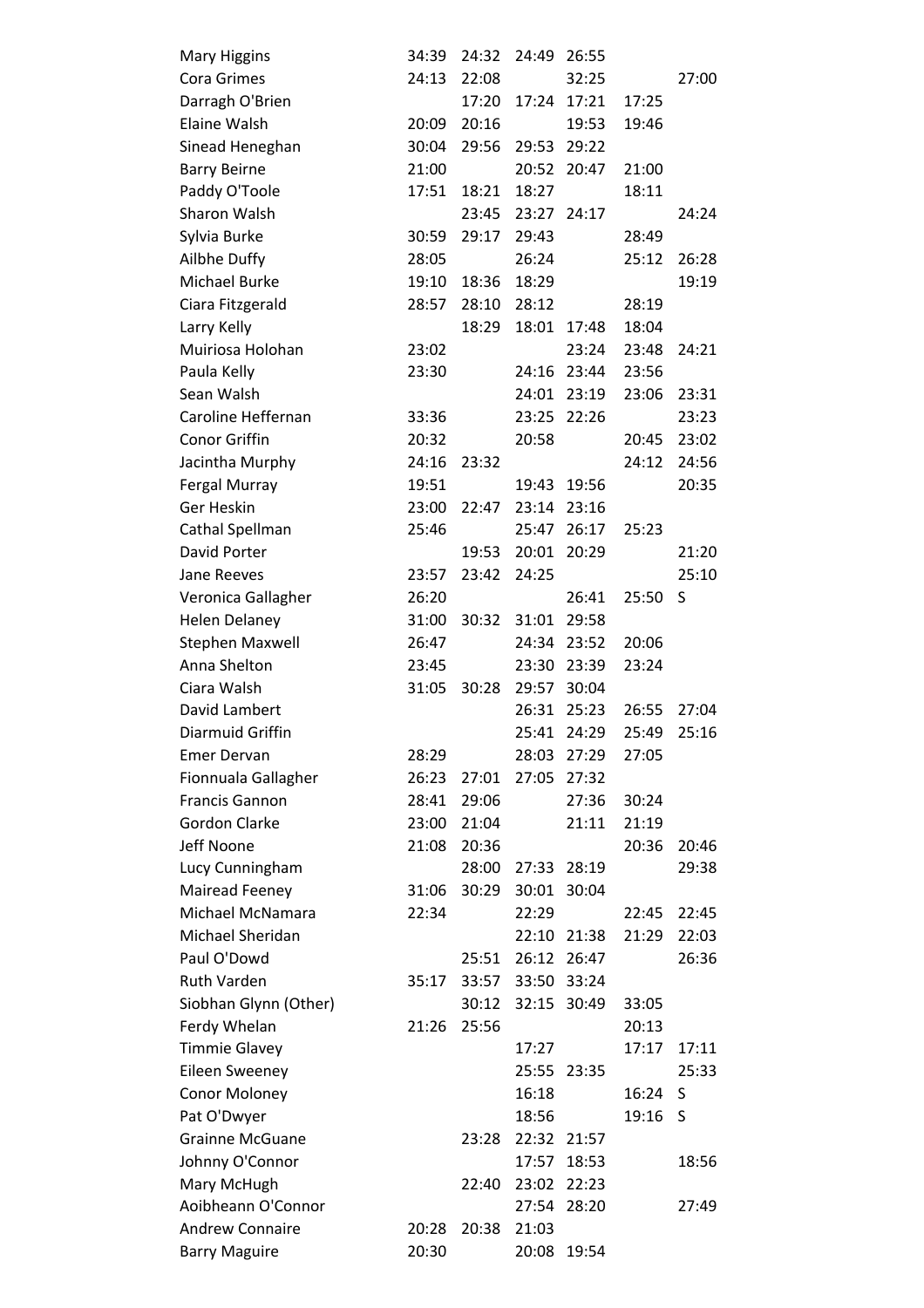| Louis Brennan            | 21:07 |       |             | 21:43       | 20:59 |       |
|--------------------------|-------|-------|-------------|-------------|-------|-------|
| Louise O'Rourke          |       |       | 23:34       | 23:22       | 23:35 |       |
| <b>Tracey Fahy</b>       |       | 27:25 | 27:45       | 26:09       |       |       |
| <b>Yvonne Francis</b>    | 29:24 |       | 28:39       |             |       | 28:37 |
| Doris Laepple            |       |       | 24:56       | 24:57       |       | 25:08 |
| Michael Rooney           | 18:50 | 18:49 | 19:52       |             |       |       |
| Ronan Kelly              |       |       | 22:13       | 21:40       | 21:26 |       |
| Sean McGlynn             | 25:46 |       | 25:45 23:04 |             |       |       |
| Caroline McLoughlin      |       | 27:42 | 27:27       | 26:44       |       |       |
| <b>Edward Egan</b>       |       |       | 25:13       | 25:32       | 24:24 |       |
| Martha Flanagan          | 30:57 |       | 30:13       | 29:34       |       |       |
| Roisin O'Donnell         |       |       |             | 30:26 30:08 |       | 31:41 |
| Emma Kilduff             |       | 29:48 | 28:17       |             | 28:23 |       |
| John Donnellan           |       |       | 25:52       |             | 25:07 | 20:06 |
| <b>Kenneth Burke</b>     |       |       | 24:22       |             | 23:00 | 22:42 |
| Aodan MacCarthaigh       | 19:49 |       | 19:46       |             | 19:31 |       |
| Lorraine Steede          |       | 25:00 |             | 25:33       |       | 25:34 |
| Maura Dunne              | 24:11 |       | 24:21       | 23:42       |       |       |
| Samantha McElhinney      | 29:38 |       |             | 29:10       |       | 32:10 |
| David Carty              | 22:37 | 21:51 | 22:09       |             |       |       |
| <b>Brid Ni Neachtain</b> |       |       | 34:12       | 32:59       |       | 34:35 |
| Deirdre O'Doherty        | 29:08 |       | 27:42       |             | 26:54 |       |
| <b>Ruth Staunton</b>     |       |       | 22:22       | 22:08       |       | 23:08 |
| Angela Healy             | 26:46 | 25:47 |             | 29:56       |       |       |
| Anne-Marie Walsh (GCH)   | 24:49 |       |             | 24:50       | 25:40 |       |
| <b>Barry Greene</b>      | 26:22 |       | 25:38       |             |       | 25:58 |
| <b>Brian Sweeney</b>     | 22:41 |       | 21:58       |             |       | 23:31 |
| Caitriona Shanahan       | 24:34 | 23:43 | 22:24       |             |       |       |
| Cormac McCarthy          |       |       | 22:36       |             | 23:32 | 21:32 |
| Derek Carley             |       |       |             | 22:53       | 22:58 | 26:09 |
| Fiona McGowan            |       | 30:08 | 31:15       |             | 30:27 |       |
| John Bourke              |       | 28:51 | 26:41       |             |       | 28:29 |
| Kevin Cormican           |       |       |             | 24:53 25:04 | 23:45 |       |
| Maire Bhreathnach        | 31:06 | 30:30 |             | 31:47       |       |       |
| Maria Byrne              |       |       | 30:06       | 30:48       | 29:54 |       |
| Michael Lynskey          |       |       | 20:00       |             | 19:43 | 19:47 |
| Michelle Devereux        | 33:28 |       | 33:25 33:09 |             |       |       |
| <b>Mike Carr</b>         | 24:12 |       | S           |             | 23:51 |       |
| Olga McMahon             | 32:52 | 33:02 | 30:54       |             |       |       |
| <b>Sharon Raftery</b>    | 32:04 |       | 30:20       |             | 31:03 |       |
| Sinead Doyle             |       | 29:22 | 28:55 28:55 |             |       |       |
| Susan Taylor             |       |       |             | 25:05 24:45 | 24:52 |       |
| <b>Tory Irvine</b>       |       | 29:55 |             | 26:44 26:43 |       |       |
| Tommy Joe Whyte          |       |       |             | 18:44       | 18:27 |       |
| Anne Lyng                | 28:51 |       | 28:21       |             |       |       |
| Patrick Moran            |       |       |             | 23:29       |       | 23:15 |
| James Kelly              |       |       |             |             | 21:54 | 22:05 |
| Owen Adye-Curran         | S     |       |             |             | 26:40 |       |
| Paula Hynes              |       |       | 29:22       | 29:08       |       |       |
| Miriam Wall              | 21:59 |       | 21:38       |             |       |       |
| Sarah Kelly              |       | 35:00 | 36:14       |             |       |       |
| <b>Maurice Clarke</b>    | 17:58 |       | 18:06       |             |       |       |
| Andrea Sellars           |       |       | 37:01       |             | 35:19 |       |
| <b>Brian McGee</b>       |       |       | 26:28       |             | 25:10 |       |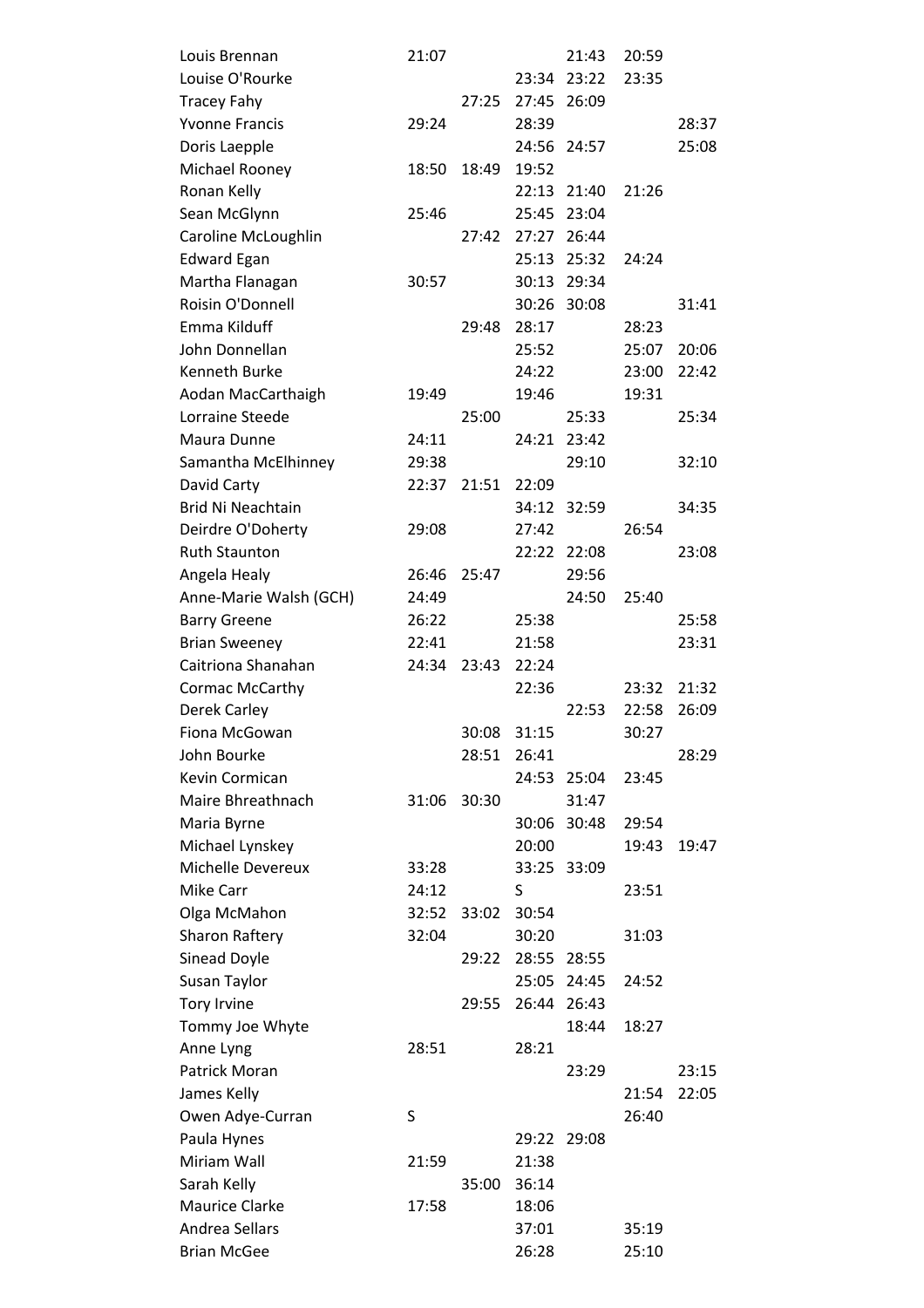| Damien Ridge                        |       |       |       | 19:01       |       | 19:26 |
|-------------------------------------|-------|-------|-------|-------------|-------|-------|
| Peter Delmer                        | S     |       |       | 24:11       |       |       |
| Ruthann Sheahan                     | 24:24 | 21:59 |       |             |       |       |
| David Meehan                        | 19:48 |       |       |             | 19:45 |       |
| <b>Gordon Brett</b>                 | 19:35 | 19:43 |       |             |       |       |
| Gerard Keane                        | 23:52 |       |       | 22:57       |       |       |
| Emma Deenihan                       |       |       | 33:45 | 33:39       |       |       |
| Jennifer Garty                      |       | 23:58 | 24:02 |             |       |       |
| Michael Spillane                    |       |       |       | 20:29 19:52 |       |       |
| Paul Glennon                        |       |       | 21:20 |             | 20:43 |       |
| Al Callanan                         |       |       | 22:04 |             | 21:16 |       |
| Anne-Marie Ruane                    | 27:45 |       | 28:32 |             |       |       |
| <b>Tom Hawkins</b>                  |       |       | 23:53 |             | 23:17 |       |
| David O'Connor                      | 31:26 |       |       | 28:52       |       |       |
| Anto Devaney                        |       |       |       | 16:47       |       | 16:39 |
| John Byrne                          |       |       | 16:05 | 16:10       |       |       |
| Olivia Traynor                      |       |       |       |             | 25:09 | 26:30 |
| Richard Monaghan                    |       |       |       | 23:09 23:10 |       |       |
| Ronan Casey                         |       |       | 19:41 |             |       | 19:42 |
| Triona Mulryan                      |       |       |       | 24:52       | 24:02 |       |
| Anita Holohan                       |       |       | 23:52 | 23:29       |       |       |
| Anne-Marie Lyons                    |       |       | 37:02 |             | 35:55 |       |
| Breda Glynn                         |       |       | 33:41 |             | 24:34 |       |
| <b>Brid Noone</b>                   |       |       | 27:29 |             |       | 28:09 |
| Carol O'Connell                     |       | 25:30 | 25:43 |             |       |       |
| Declan Hardiman                     |       |       |       |             | 24:21 | 24:23 |
| Diarmuid Coffey                     |       |       | 17:47 |             | 17:29 |       |
| Eilish O'Connor                     |       |       | 28:52 | 28:20       |       |       |
| Fabrizio Gressani                   |       |       |       |             | 22:29 | 22:40 |
| Fiona Gleeson                       |       |       | 31:42 | 30:39       |       |       |
| Gary Madden                         |       |       |       | 19:46       |       | 20:29 |
| John Fahy                           |       |       | 22:35 |             | 22:15 |       |
| June Seale                          |       |       |       |             | 23:44 | 25:23 |
| Loretta Kelleher                    |       |       |       | 26:07       | 25:45 |       |
| Lorraine Murray                     | 37:28 |       |       | 38:45       |       |       |
| Lydia McGowan                       | 35:18 | 32:19 |       |             |       |       |
| Mary Coyle                          | 32:38 |       | 31:41 |             |       |       |
| Maura Tierney                       |       |       |       | 31:08 31:52 |       |       |
| Orlaith Lawler                      | 29:08 | 28:01 |       |             |       |       |
| Padraig Garvey                      |       |       | 27:20 | 25:01       |       |       |
| Paul Curran                         |       |       |       | 24:42       | 23:46 |       |
| Paul Kilkelly                       |       |       | 19:00 |             |       |       |
| Paul Moran                          |       |       |       | 18:54       |       |       |
| Peter Denham                        |       |       |       |             | 25:25 | 25:56 |
|                                     |       |       | 29:28 |             |       | 29:15 |
| Stephen McKeigue                    |       |       |       | 16:38       | 16:26 |       |
| Yvan Gouttebelle                    |       | 29:50 |       | 29:16       |       |       |
| <b>Aisling Deely</b><br>Conor Dolan |       |       |       |             | 45:50 |       |
|                                     | 17:18 |       |       |             |       |       |
| Michael Duane                       | 21:43 |       |       |             |       |       |
| Noel Gorman                         |       |       | 23:15 |             |       |       |
| Charlotte O'Regan                   |       |       |       |             | 24:23 |       |
| Colm O'Maille                       |       |       |       | 24:23       |       |       |
| Michelle Lynch                      |       |       |       |             |       | S     |
| <b>Barbara Morrissey</b>            |       |       | 35:39 |             |       |       |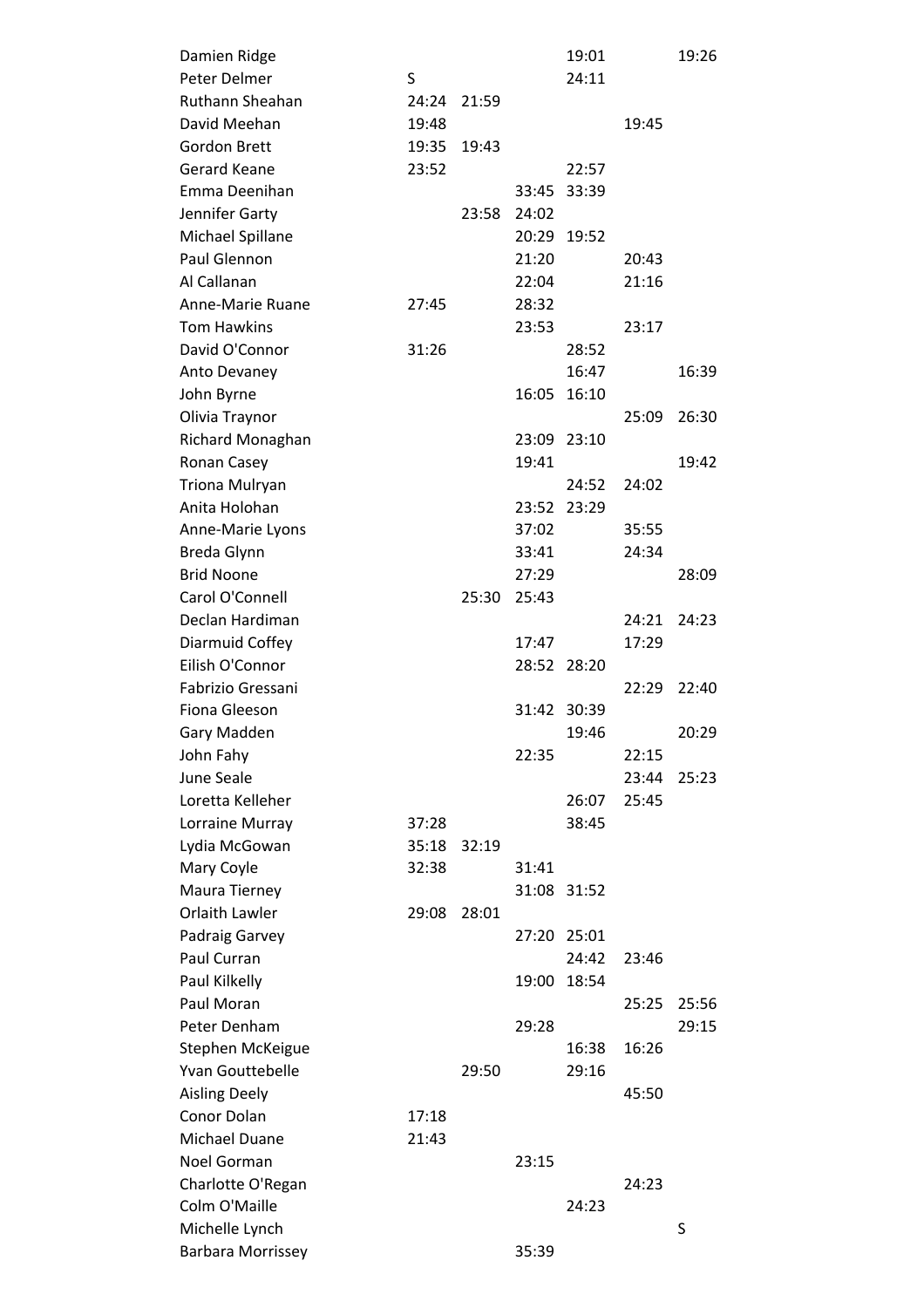| Barbara Whyte                      |       |       | 33:22 |       |       |       |
|------------------------------------|-------|-------|-------|-------|-------|-------|
| James Corbett                      |       |       |       | 23:57 |       |       |
| Mary O'Reilly                      |       |       | 30:35 |       |       |       |
| Iain Shaw                          | S     |       |       |       |       |       |
| <b>Judith Roche</b>                |       |       |       |       | 24:03 |       |
| Mary O'Brien                       |       |       |       |       |       | 28:24 |
| Michael McLoughlin                 |       |       |       | 22:31 |       |       |
| Nigel Killeen                      |       |       |       | 19:49 |       |       |
| James Beirne                       |       |       |       |       | 25:13 |       |
| Aideen de Paor                     |       |       |       |       | 22:09 |       |
| Laura Dillon                       |       |       |       |       | 20:03 |       |
| Celia Miskella                     |       |       | 28:29 |       |       |       |
| Helena Gorman                      |       |       | 30:03 |       |       |       |
| Jason Broderick                    | 16:20 |       |       |       |       |       |
| <b>Fiona Diviney</b>               |       |       | 28:49 |       |       |       |
| <b>Tony McNicholas</b>             |       |       |       |       |       | 20:59 |
| Joe Morrissey                      |       |       |       |       |       | 17:31 |
| John Connolly                      |       |       | 20:24 |       |       |       |
| Patrick Brennan                    |       |       | 21:06 |       |       |       |
| Aidan Hanley                       |       |       | 20:34 |       |       |       |
| <b>Brendan Davey</b>               |       |       | 25:27 |       |       |       |
| Gerardine Deacy                    |       |       | 27:10 |       |       |       |
| John McSweeny                      |       |       | 20:52 |       |       |       |
| <b>Shane Conneely</b>              |       |       |       | 22:20 |       |       |
| Ann Carter                         | S     |       |       |       |       |       |
| <b>Gerard Murphy</b>               |       |       |       |       |       | 34:28 |
| James Cannon                       |       | 22:45 |       |       |       |       |
|                                    |       |       |       |       |       |       |
|                                    |       |       |       |       |       |       |
| Kathleen Maloney                   |       |       |       |       |       | 30:22 |
| Maeve Rohan                        |       | 34:44 |       |       |       |       |
| <b>Niall Maguire</b>               | 20:34 |       |       |       |       |       |
| Peggy Lynch                        | 23:12 |       |       |       |       |       |
| Shane Tighe                        |       |       | 23:26 |       |       |       |
| <b>Breda Fallon</b>                | 28:14 |       |       |       |       |       |
| Conrad Golden                      | 20:17 |       |       |       |       |       |
| Damian Muldoon                     |       |       | 20:53 |       |       |       |
| Henry Lupton                       | 21:14 |       |       |       |       |       |
| Jeanette O'Connor                  | 23:42 |       |       |       |       |       |
| <b>Karen Kerins</b>                |       |       | 34:41 |       |       |       |
| Martin Corcoran                    |       |       | 17:01 |       |       |       |
| Maura Blanchard                    |       |       |       | 28:43 |       |       |
| Niamh Cahalan                      |       |       | 27:39 |       |       |       |
| Patricia Carr                      |       |       |       |       | 28:42 |       |
| Ursula Whiriskey                   |       |       | 31:07 |       |       |       |
| <b>Andrew Power</b>                |       |       |       |       |       | 23:24 |
| Catherine Flynn                    |       |       |       | 30:26 |       |       |
| Daniel Kavanagh                    |       |       |       |       |       | 19:07 |
| Dolores Foley<br>Joe O'Donnell     |       |       |       |       | 27:55 |       |
| Jude Donnellan                     |       |       | 17:33 |       |       |       |
|                                    |       |       | 25:54 |       |       |       |
| Maura Egan                         | 23:07 |       |       |       |       |       |
| <b>Carmel Clarke</b>               |       |       |       |       | 38:19 |       |
| Elaine Boyle<br>Jarlath Fitzgerald |       |       | 31:54 |       |       | 25:09 |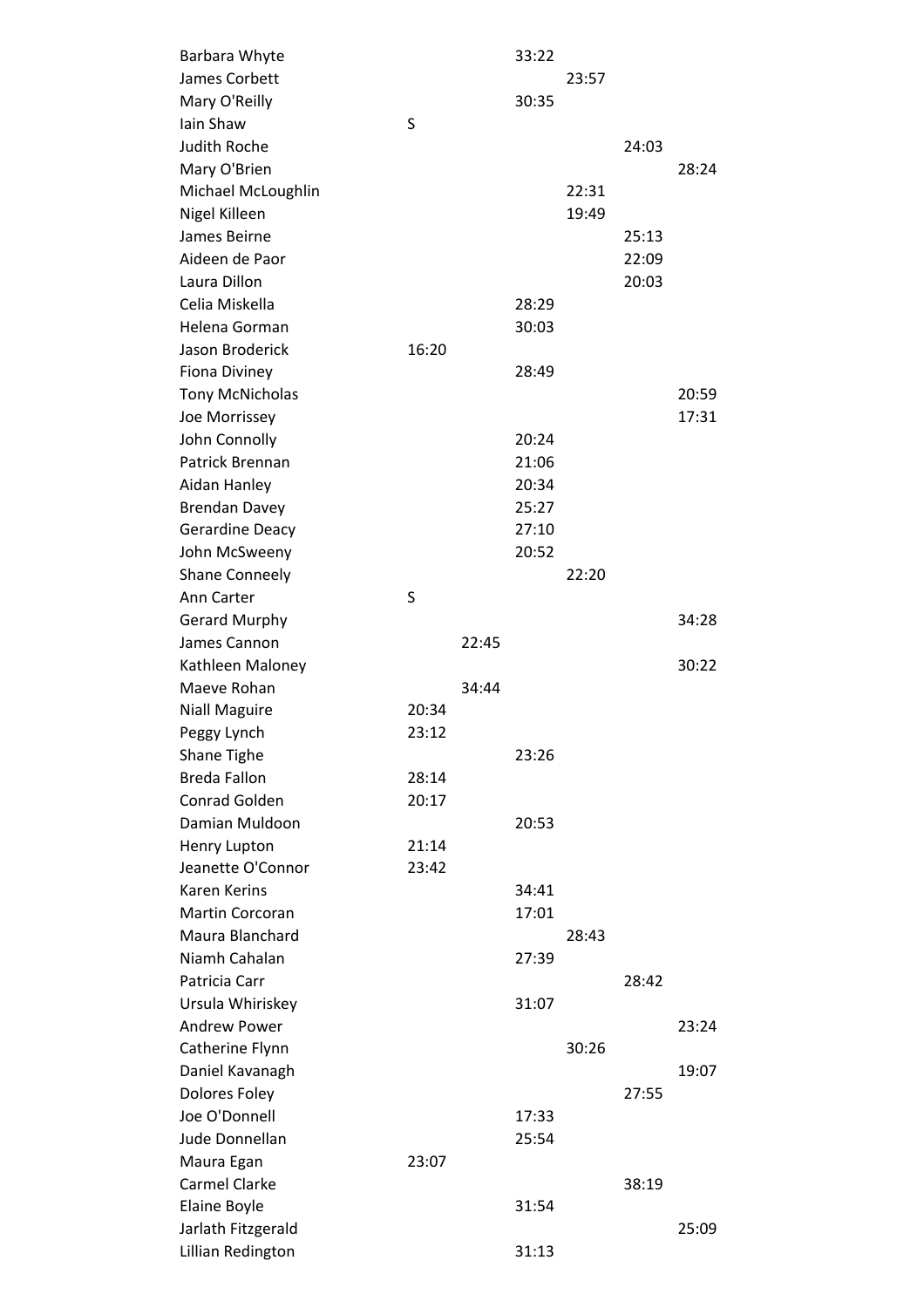| Margaret Foy              |       |       | 31:08 |       |       |       |
|---------------------------|-------|-------|-------|-------|-------|-------|
| <b>Breege Staunton</b>    |       |       |       |       |       | 27:52 |
| Catriona Cosgrove         |       |       | 30:36 |       |       |       |
| Kathleen Broderick        |       | 30:09 |       |       |       |       |
| Michael Monaghan          |       |       |       | 23:07 |       |       |
| Mickey Gallagher          |       |       | 21:28 |       |       |       |
| <b>Steve Scott</b>        |       |       |       | 29:21 |       |       |
| Tara Ryan                 |       |       |       |       | 23:42 |       |
| Aine Keary                |       |       | 28:50 |       |       |       |
| Aine Ruddy                |       |       | 30:03 |       |       |       |
| Andrew Lynskey            |       |       | 17:16 |       |       |       |
| Ania Rooney               |       |       | 29:53 |       |       |       |
| Ann Reidy                 |       |       |       |       |       | 33:08 |
| Anne Keane                |       |       | 37:08 |       |       |       |
| Anne Killackey            |       |       |       |       | 45:49 |       |
| Aoife Wynne               |       |       |       |       | 26:40 |       |
| <b>Bairbre Ni Mhaille</b> |       |       |       |       |       | 26:53 |
| Barbra Bergin             |       |       |       | 25:36 |       |       |
| <b>Benny Daniels</b>      |       |       |       |       | 27:57 |       |
| Breda Kelly               |       |       |       |       |       | 31:17 |
| <b>Breege Noone</b>       |       |       |       |       | 27:39 |       |
| <b>Brian Smith</b>        |       |       |       |       | 20:16 |       |
| Caroline O'Brien          |       |       |       |       | 53:14 |       |
| <b>Chris Connelly</b>     |       |       |       |       | 21:13 |       |
| <b>Christine Madden</b>   |       |       |       |       | 24:56 |       |
| Clare Walsh               |       |       | 26:29 |       |       |       |
| <b>Colette Rial</b>       |       |       |       |       |       | 23:37 |
| Damian O'Toole            |       |       |       |       |       | 19:05 |
| Damian Ridge              |       |       | 18:54 |       |       |       |
| Damien O'Toole            |       |       |       |       | 18:56 |       |
| Darragh Madden            |       |       |       |       | 21:02 |       |
| Darragh Nugent            |       |       | 25:57 |       |       |       |
| Darren Nally              |       |       | 23:07 |       |       |       |
| Darren Nugent             |       |       |       |       | 25:03 |       |
| David Conway              |       |       | 18:35 |       |       |       |
| David Raferty             |       |       |       |       | 23:40 |       |
| David Toohey              |       |       | 20:17 |       |       |       |
| David Townley             | 26:09 |       |       |       |       |       |
| Denis Dwyer               |       |       |       |       | 22:40 |       |
| <b>Denise Betts</b>       |       |       | 26:13 |       |       |       |
| Dermot Morrissey          |       |       |       |       |       | 21:05 |
| Dessie Kirrane            |       |       |       | 21:24 |       |       |
| Donal Geraghty            |       |       | 25:39 |       |       |       |
| <b>Eddie Fox</b>          |       |       |       |       | 23:30 |       |
| <b>Elvis Presley</b>      |       |       | S     |       |       |       |
| Eoin Heneghan             |       |       | 23:52 |       |       |       |
| Feargal Varden            | 34:10 |       |       |       |       |       |
| Fiona Moen                |       |       |       | 33:04 |       |       |
| Fionnuala Duffy           |       |       |       |       |       | 30:09 |
| <b>Francis Halpin</b>     |       |       | 33:44 |       |       |       |
| George Boyle              |       |       |       |       | 17:01 |       |
| <b>Geraldine Deacy</b>    |       |       |       | 27:01 |       |       |
| Gerry Kelly               |       |       | 23:01 |       |       |       |
| <b>Graham Casey</b>       |       |       | 20:51 |       |       |       |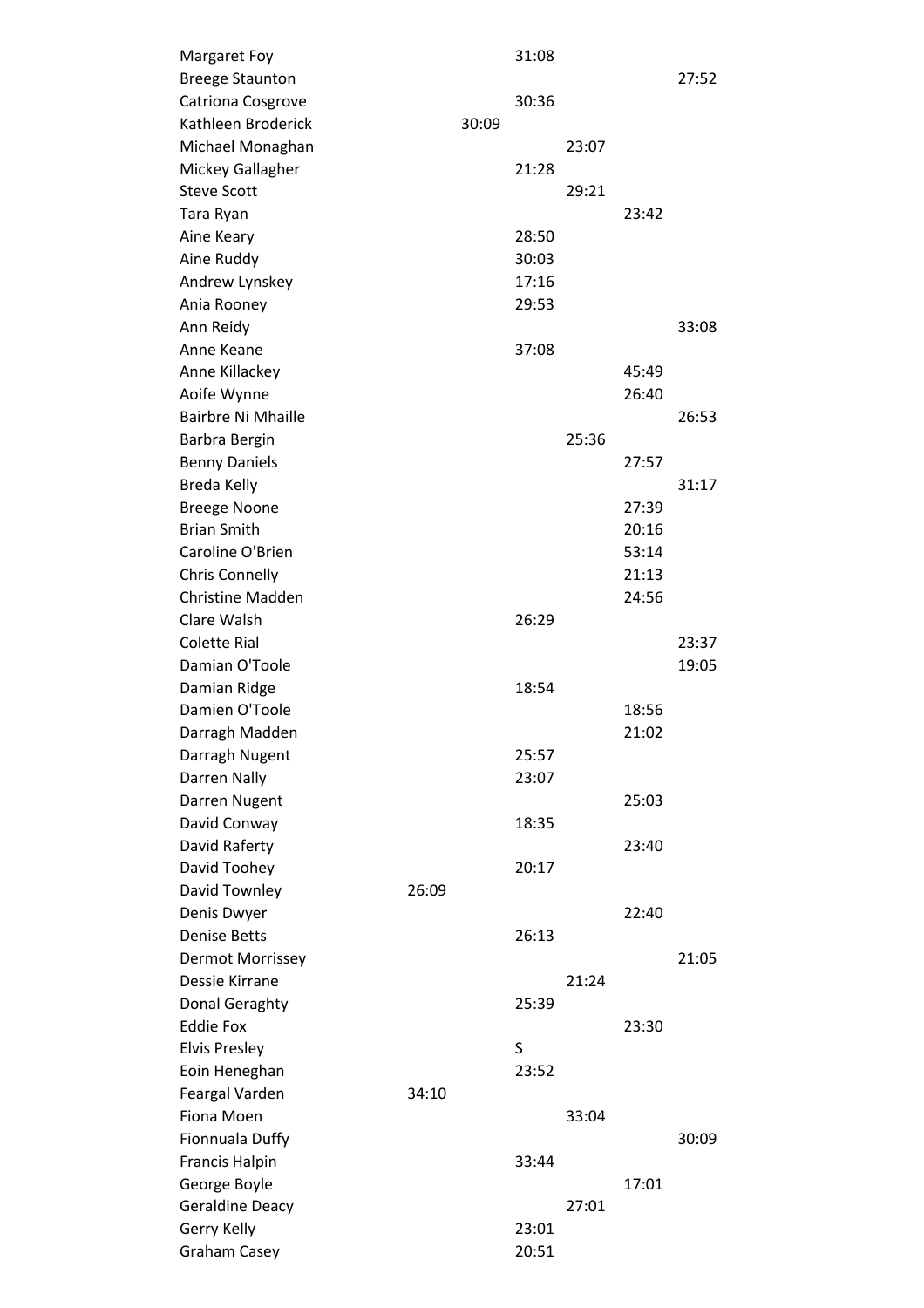| Hubie Conway            |       | 20:28 |       |       |       |
|-------------------------|-------|-------|-------|-------|-------|
| Joe Egan                | 25:42 |       |       |       |       |
| John Donlon             |       |       | 20:01 |       |       |
| John Heelan             |       | 27:21 |       |       |       |
| John Reidy              |       | 24:57 |       |       |       |
| Judo Donnellan          |       |       |       | 24:02 |       |
| Karen Beirne            |       |       |       | 25:36 |       |
| Karen Coughlan          |       | 26:46 |       |       |       |
| Karen Felle             |       |       |       | 40:25 |       |
| Karl Joyce              |       |       |       |       | 23:38 |
| Kathryn Casserly        |       | 18:53 |       |       |       |
| Kelly Moran             |       |       |       |       | 30:07 |
| Kevin O'Callaghan       |       | 20:14 |       |       |       |
| Lisa Creaven            |       |       |       |       | 29:41 |
| Lorraine Minaghan       |       | 40:24 |       |       |       |
| Louise McAdam           |       |       |       | 28:31 |       |
| Madeline Reynolds       |       |       |       |       | 30:56 |
| Maire Deely             |       |       |       | 35:56 |       |
| Margaret Finn           |       | 29:05 |       |       |       |
| Maria Gaffney           |       | 33:50 |       |       |       |
| Marie O'Brien           |       |       |       | 53:12 |       |
| <b>Martin Conneely</b>  |       |       |       | 26:48 |       |
| <b>Martin Curley</b>    |       |       |       | 23:26 |       |
| Martin Murray           |       |       |       | 23:31 |       |
| Martin O'Donnell        |       |       |       | 28:03 |       |
| Martina Ruane           |       | 35:08 |       |       |       |
| Mary Faherty            |       |       |       |       | S     |
| Maryse Collins          |       | 33:03 |       |       |       |
| Mattie Monaghan         |       |       | 31:49 |       |       |
| Miriam Raftery          |       | 25:04 |       |       |       |
| Moira Harney            |       |       |       | 45:49 |       |
| <b>Niall Morrissey</b>  |       |       | 19:28 |       |       |
| Noel Burke (Other)      | 23:36 |       |       |       |       |
| Nuala Curran            |       |       |       | 40:26 |       |
| Orla Kenny              | 34:15 |       |       |       |       |
| Patricia Callaghan      |       | 31:48 |       |       |       |
| Patricia Moloney        | 28:01 |       |       |       |       |
| Patricia Pierce         |       |       |       | 45:50 |       |
| Pierce Hickey           |       |       | 17:27 |       |       |
| <b>Rafael Sallas</b>    |       | 27:00 |       |       |       |
| <b>Reilly Dibner</b>    |       |       |       | 24:56 |       |
| Rosin O'Donnell         |       |       |       | 32:20 |       |
| Sandra Griffin          |       |       |       | 25:42 |       |
| Sarah Syron             |       | 21:39 |       |       |       |
| Shane Quinn             |       |       |       | 23:32 |       |
| Shauna O'Boyle          |       |       |       |       | 28:17 |
| Shelia McInerney        |       |       |       | 27:54 |       |
| Sinead Darcy            |       |       |       | 28:39 |       |
| Stephan Gough           | 25:44 |       |       |       |       |
| <b>Stephen Trainor</b>  |       |       |       |       | 21:23 |
| <b>Thomas Brandon</b>   |       | 21:42 |       |       |       |
| Tom Geraghty            |       |       |       | 19:56 |       |
| <b>Tracey McCormack</b> |       | 36:15 |       |       |       |
| <b>Trevor Daniels</b>   |       |       |       | 27:56 |       |